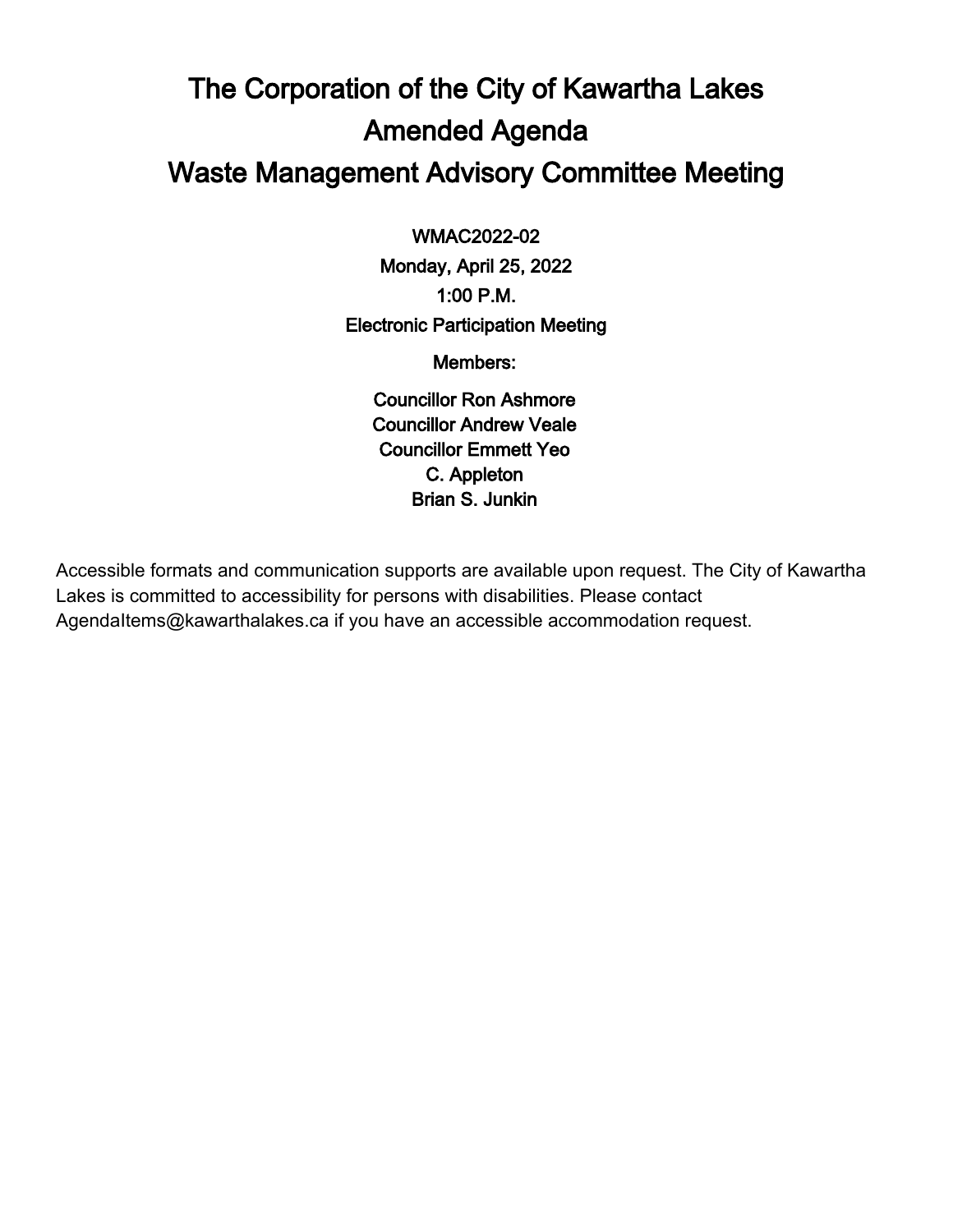|               |                                                                               | Pages     |
|---------------|-------------------------------------------------------------------------------|-----------|
| $\mathbf 1$ . | <b>Call to Order</b>                                                          |           |
| 2.            | <b>Adoption of Agenda</b>                                                     |           |
| 3.            | <b>Disclosures of Pecuniary Interest</b>                                      |           |
| 4.            | <b>Approval of the Minutes</b>                                                | $3 - 7$   |
|               | Waste Management Advisory Committee January 17 2022 Meeting<br><b>Minutes</b> |           |
| 5.            | <b>Deputation: David Webb</b>                                                 |           |
|               | to discuss Future Waste Management Options and public consultations           |           |
| 6.            | Boat & Bale Wrap Update                                                       |           |
| 7.            | <b>New Business</b>                                                           |           |
| 7.1.          | <b>Blue Box Transition Update</b>                                             | $8 - 15$  |
| 7.2.          | 2022 Diversion Program Update                                                 | $16 - 17$ |
| 8.            | <b>Round Table</b>                                                            |           |
| 9.            | Adjournment                                                                   |           |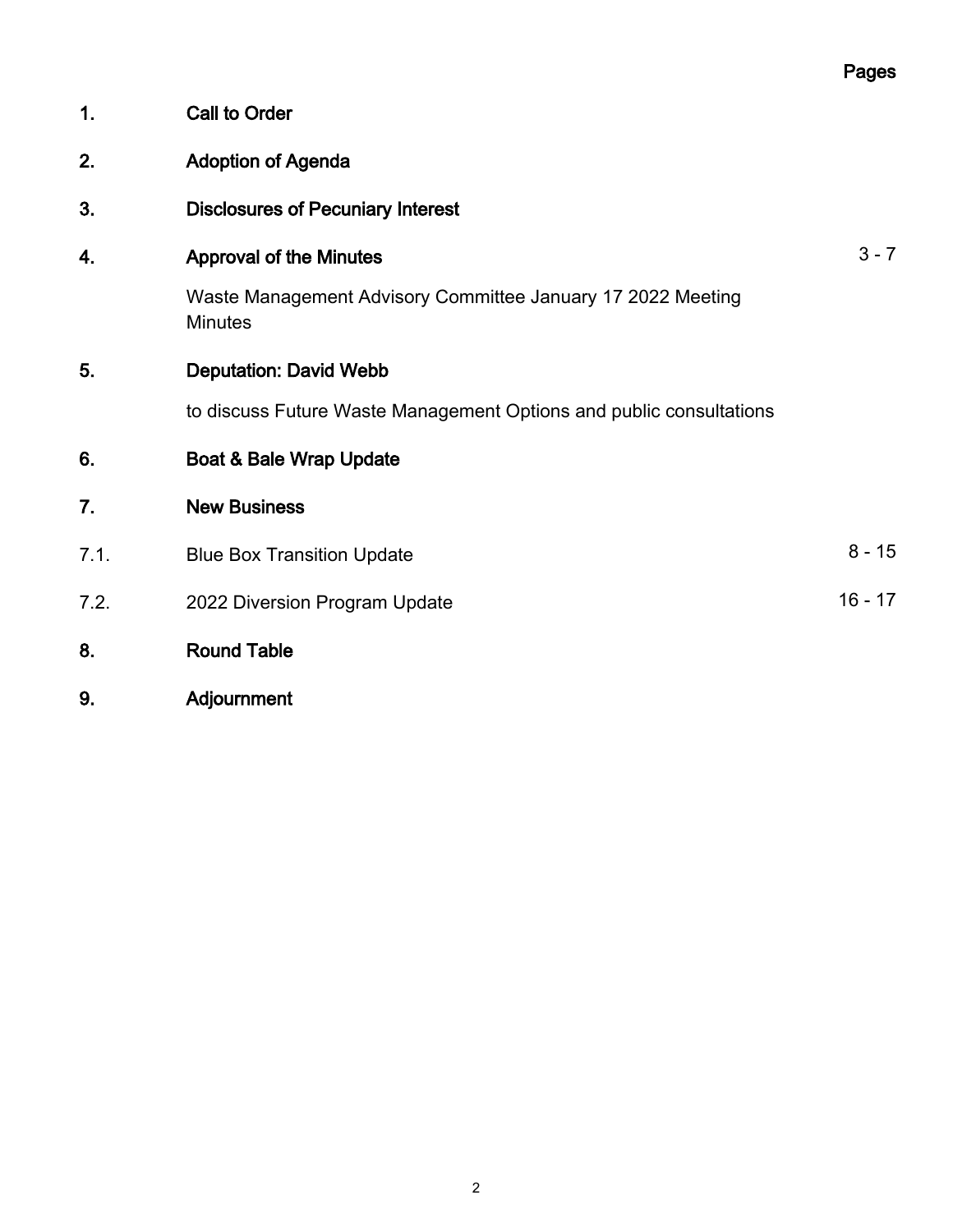## **The Corporation of the City of Kawartha Lakes Minutes**

### **Waste Management Advisory Committee Meeting**

**WMAC2022-01 Monday, January 17, 2022 1:00 P.M. Electronic Participation Meeting**

**Members: Councillor Ron Ashmore Councillor Andrew Veale Councillor Emmett Yeo C. Appleton Brian S. Junkin**

**Accessible formats and communication supports are available upon request. The City of Kawartha Lakes is committed to accessibility for persons with disabilities. Please contact AgendaItems@kawarthalakes.ca if you have an accessible accommodation request.** 

#### **1. Call to Order**

Chris Appleton called the meeting to order at 1:01 p.m.

Chris Appleton, David Kerr, Kerri Snoddy, Councillor Ron Ashmore, Councillor Emmett Yeo, Councillor Veale, Brian Junkin, Brianne Harrison and Director Bryan Robinson were in attendance.

#### **2. Election of Officers**

Staff made the first call for nominations to the Chair position. Chris Appleton was nominated by Councillor Yeo and seconded by Councillor Veale. Chris Appleton accepted the nomination.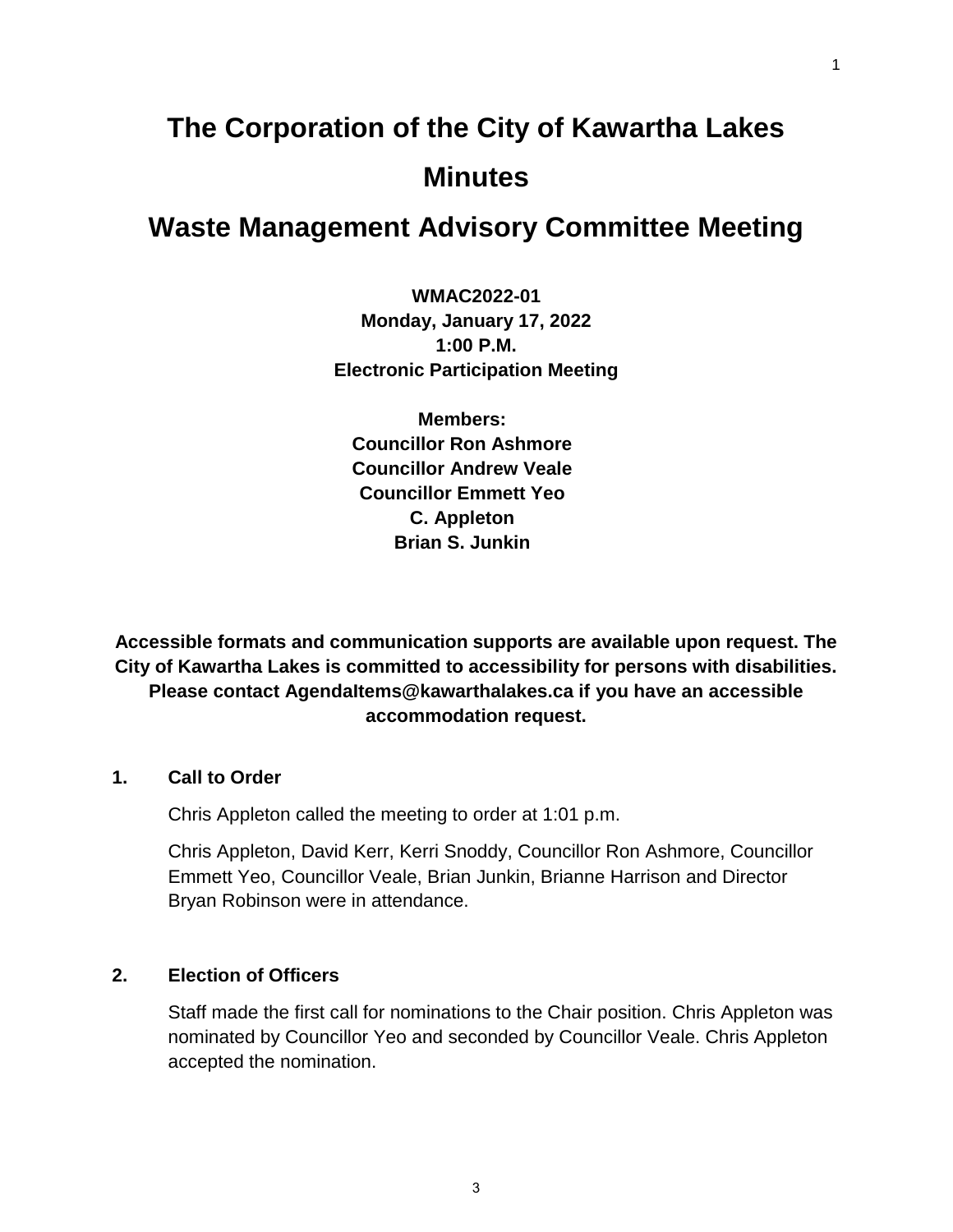A second call for Chair nominations was made. No nominations were put

forward. The final call for Chair nominations was made. No nominations were put forward.

Chris Appleton accepted the position of Chair.

Chris Appleton made the first call for nominations to the Vice-Chair position. Ron Ashmore was nominated by Councillor Yeo and seconded by Councillor Veale. Ron Ashmore accepted the nomination.

No other nominations were put forward.

Councillor Ron Ashmore accepted the position of Vice-Chair.

### **3. Adoption of Agenda**

**Moved By** Councillor Veale **Seconded By** Councillor Yeo

**That** the agenda be approved.

### **Carried**

### **4. Disclosures of Pecuniary Interest**

There were no declarations of pecuniary interest disclosed.

### **5. Approval of the Minutes**

Waste Management Advisory Committee November 8th 2021 Meeting Minutes

Councillor Ashmore asked for next steps and a timeline on the Lindsay landfill expansion. D. Kerr responded that the Dillon Consulting report will be going to Committee of the Whole on February 8<sup>th</sup>.

**Moved By** Councillor Veale **Seconded By** C. Appleton

**Resolved that** the Committee approve the minutes from the November 8th Waste Management Advisory Committee meeting.

### **Carried**

### **6. Boat and Bale Wrap: update**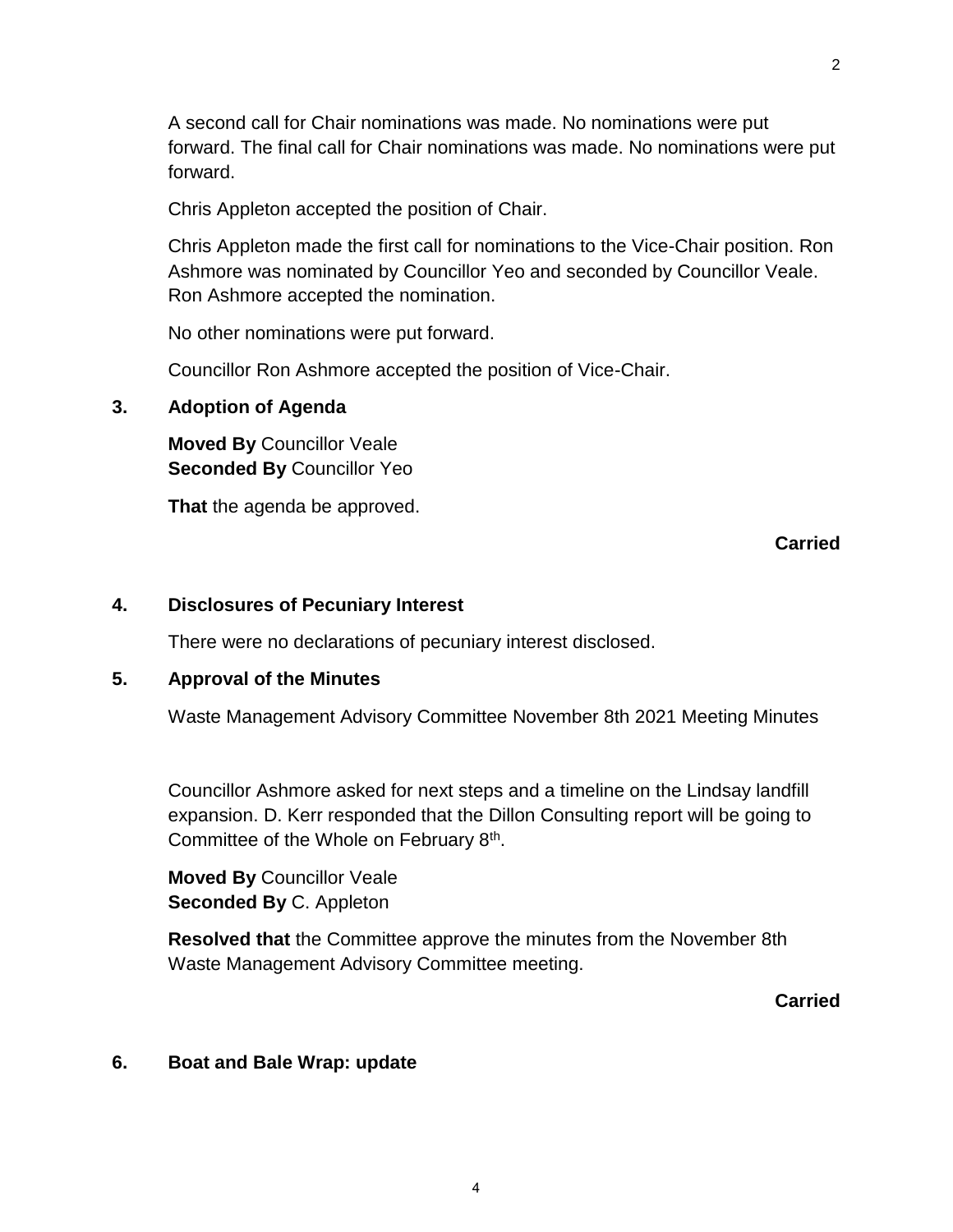K. Snoddy spoke to the company who was previously accepting boat wrap, they think they should be able to accept it again this spring for a tipping fee. Details to be sorted and Kerri will keep the committee updated.

Councillor Yeo asked how we will notify people at marinas and when we will know. Kerri feels we should know within the next month or so, an we need to ensure its feasible for staff to accept. The company is not interested in accepting bale wrap as it's too dirty and difficult to manage.

B. Junkin asked if we do go forward with accepting boat wrap, would marinas absorb the cost. What would be the flow through cost of this? K. Snoddy responded that we will have an answer on this once we have worked out the details.

#### **7. New Business**

7.1 Waste Strategy Initiative Progress Update

This excel doc will be sent as an email attachment as the formatting becomes distorted when attached here.

D. Kerr and K Snoddy presented this update to the committee.

C. Appleton asked if we could start planning Q4 item: start planning how to implement corporate waste reduction vision procedures earlier than Q4? K. Snoddy responded that the report first has to go to council for approval and the position has to be filled and will be part of that portfolio.

**Moved By** Brian S. Junkin **Seconded By** Councillor Yeo

**That** the Waste Strategy Initiative Progress Update be received.

#### **Carried**

#### 7.2 2021 Work Summary and 2022 Work Plan

K. Snoddy reviewed the 2021 Work Summary and 2022 Work Plan with the committee.

Councillor Ashmore received good feedback regarding sending the calendar out in the newspaper and asked if we could do that again. K. Snoddy said she would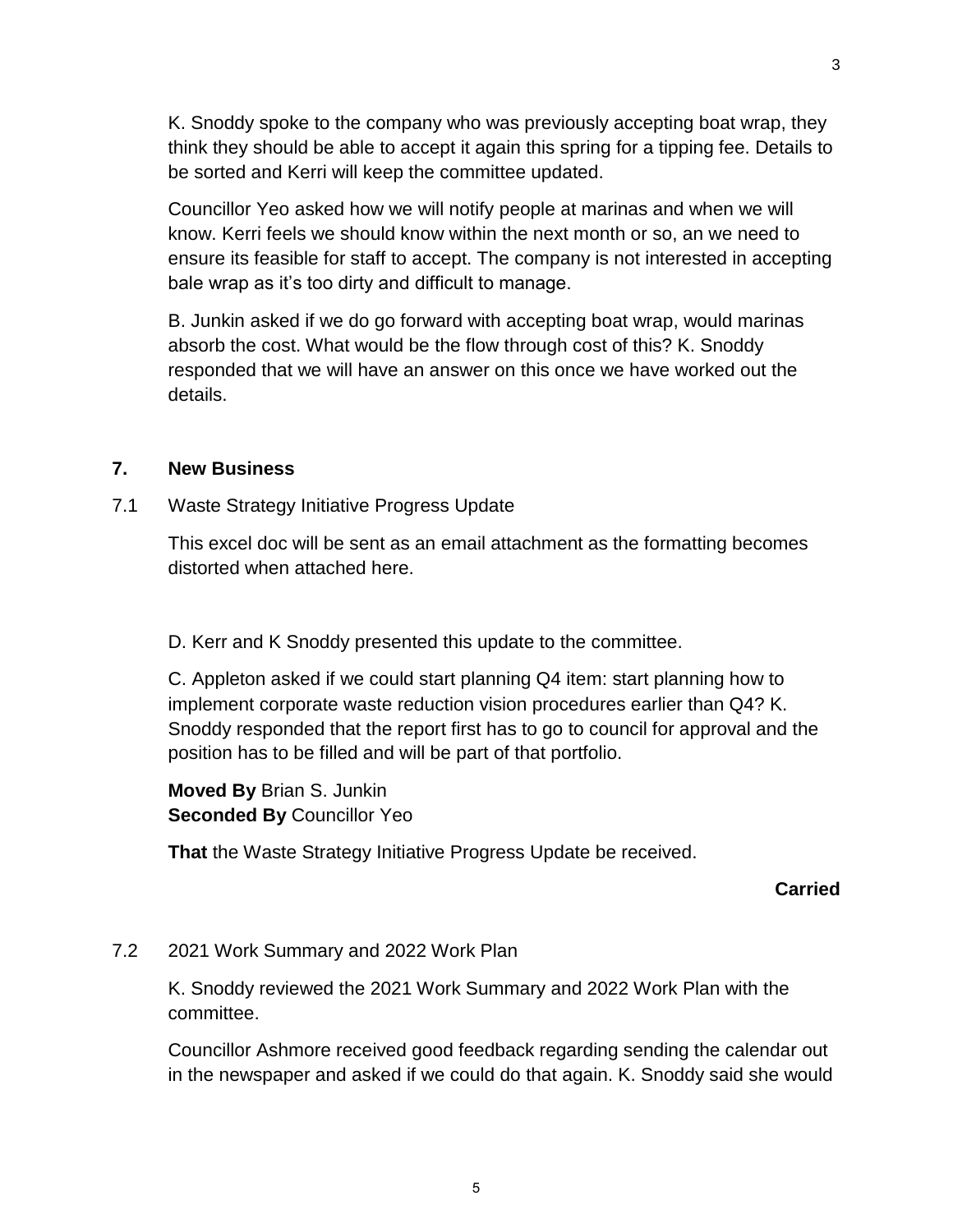4

pass this feedback along to Communications. C. Appleton added that he would support doing this again next year.

B. Junkin asked about promotion of the backyard composting in 2022. K. Snoddy explained that this is one of the waste reduction strategies we will be focusing on this year.

**Moved By** Councillor Yeo **Seconded By** Councillor Veale

**That** the 2021 Work Summary and 2022 Work Plan be received.

**Carried**

**Moved By** Councillor Yeo **Seconded By** Councillor Veale

**That** the Waste Management Advisory Committee approves the 2021 Work Summary and 2022 Work Plan.

**Carried**

### 7.3 Corporate Waste Reduction Vision Memo

D. Kerr reviewed the Waste Reduction Vision memo with the committee.

Councillor Ashmore asked what we're doing with at home covid test kits. K. Snoddy clarified that they should be going in the garbage.

C. Appleton suggested that this should also be taken beyond the municipal corporation, it could also be implemented in other institutions, business and with individuals. D. Kerr agreed that we could share our corporate initiatives with others and really set an example as leaders. We could work with Economic Development about reaching out to local industry. We're in the preliminary stages and feels this is an excellent idea.

C. Appleton commented that it will have to fit with the new provincial and federal legislation, and will have to promote accordingly. D. Kerr responded in agreement that we're working with producers, contractors and attending government seminars and webinars to stay current.

Director B. Robinson clarified that the Corporate Waste Reduction Vision is an internal plan. The challenge will be in ensuring this rolls out effectively, staff should be educated and able to answer questions from the public. It will be a challenge as other departments have differing priorities.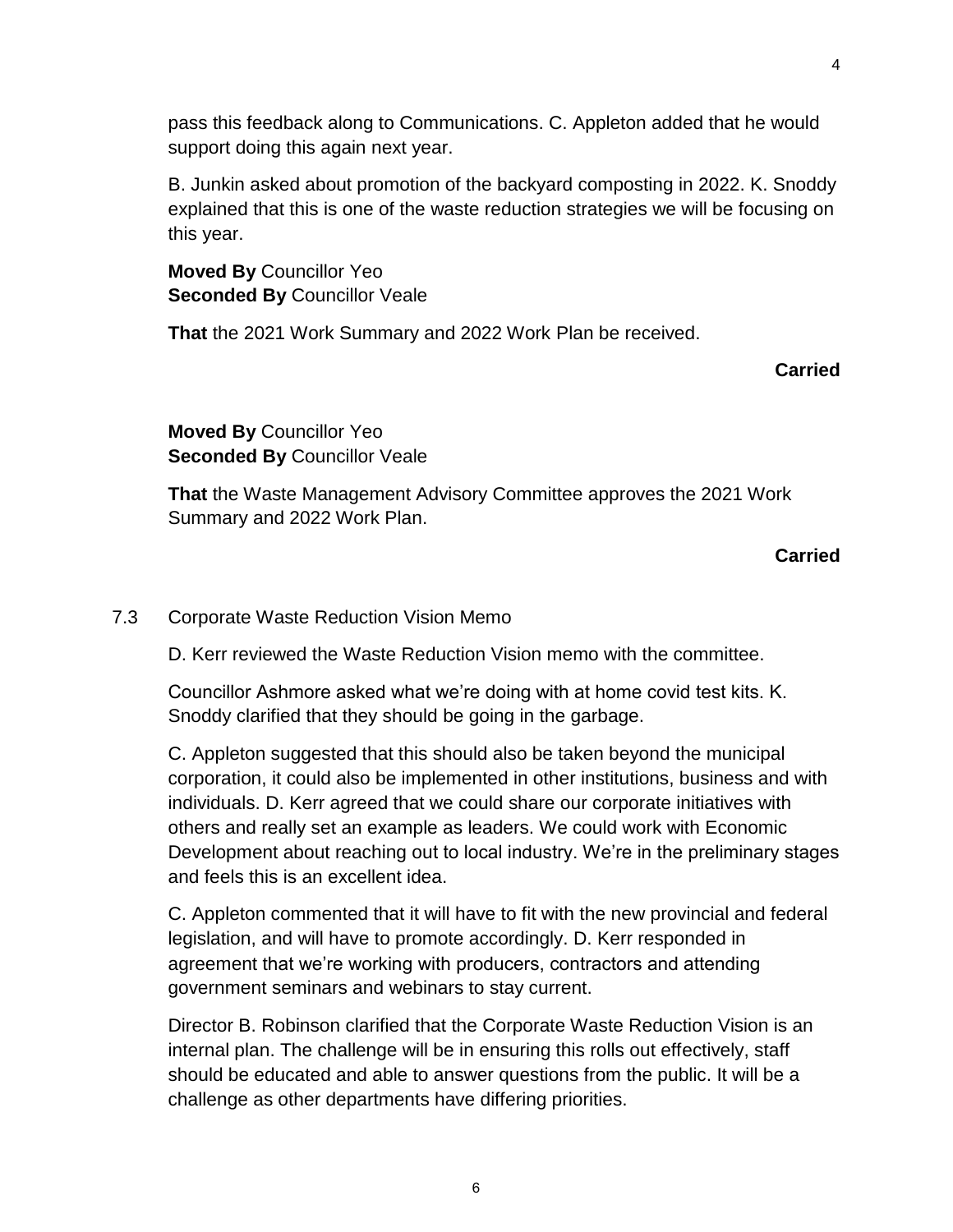**That** the Corporate Waste Reduction Vision Memo be received;

**That** the committee approves the proposed Corporate Waste Reduction Vision.

**Carried**

### **8. Round Table**

C. Appleton thanked everyone for their continuing effort.

Next meeting is tentatively scheduled for Mon. Feb 21<sup>st</sup>.

### **9. Adjournment**

The meeting was adjourned at 2:17pm.

**Moved By** Councillor Yeo **Seconded By** Councillor Veale

**That** the Waste Management Advisory Committee meeting be adjourned.

**Carried**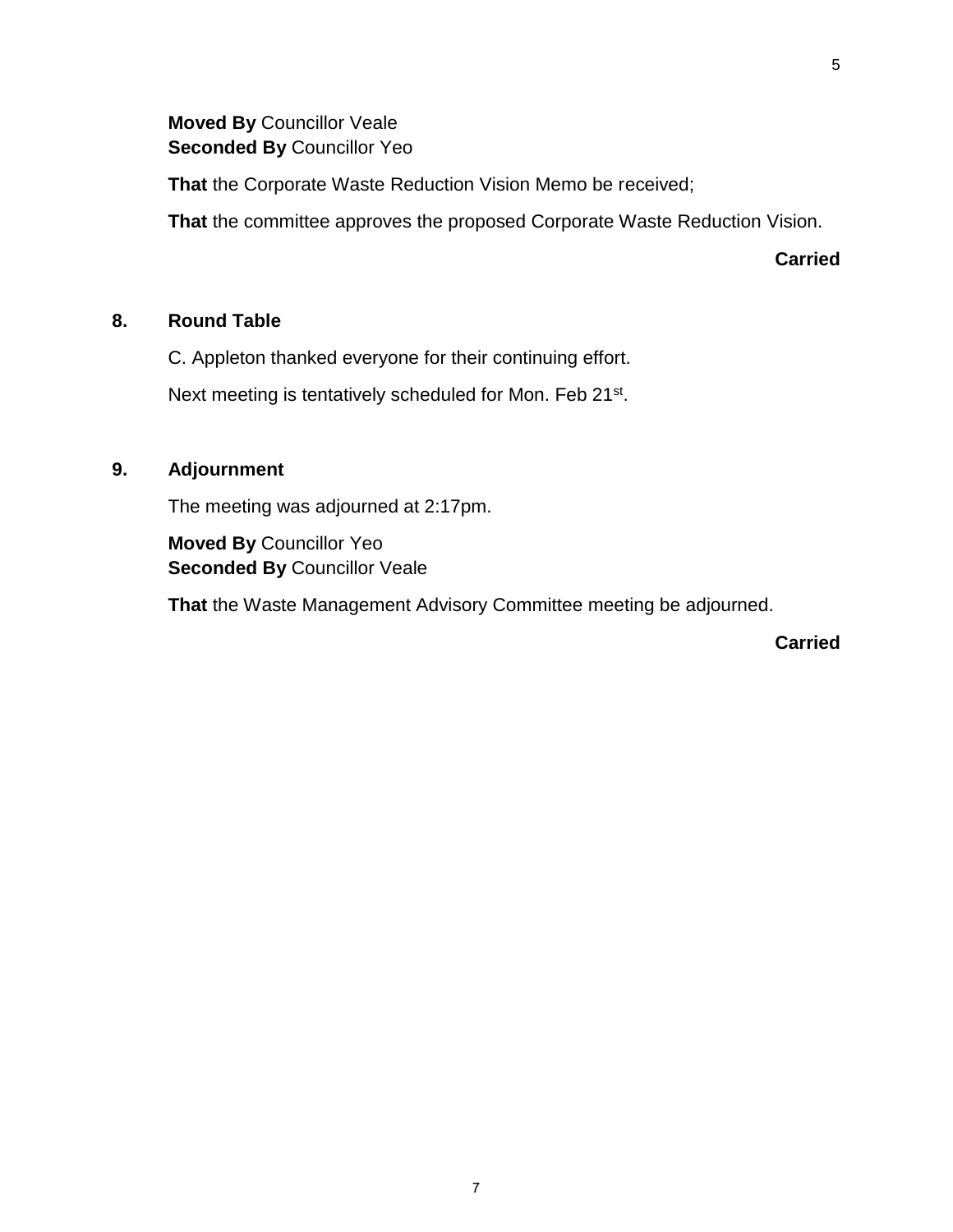# **Blue Box Transition Update**



### April 2022

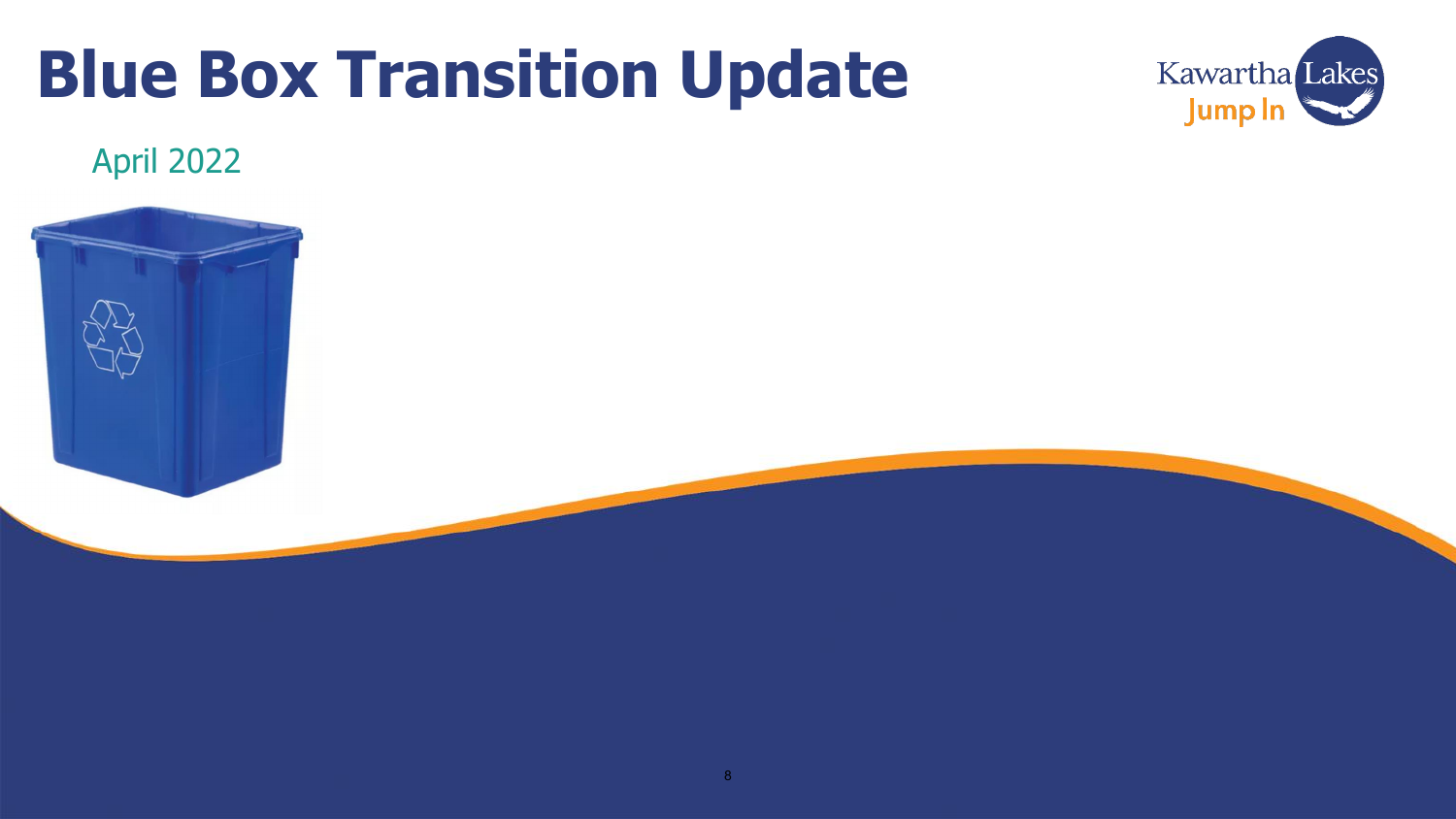# **Long Road to Final Blue Box Regulation**





### Opportunity • Community • Naturally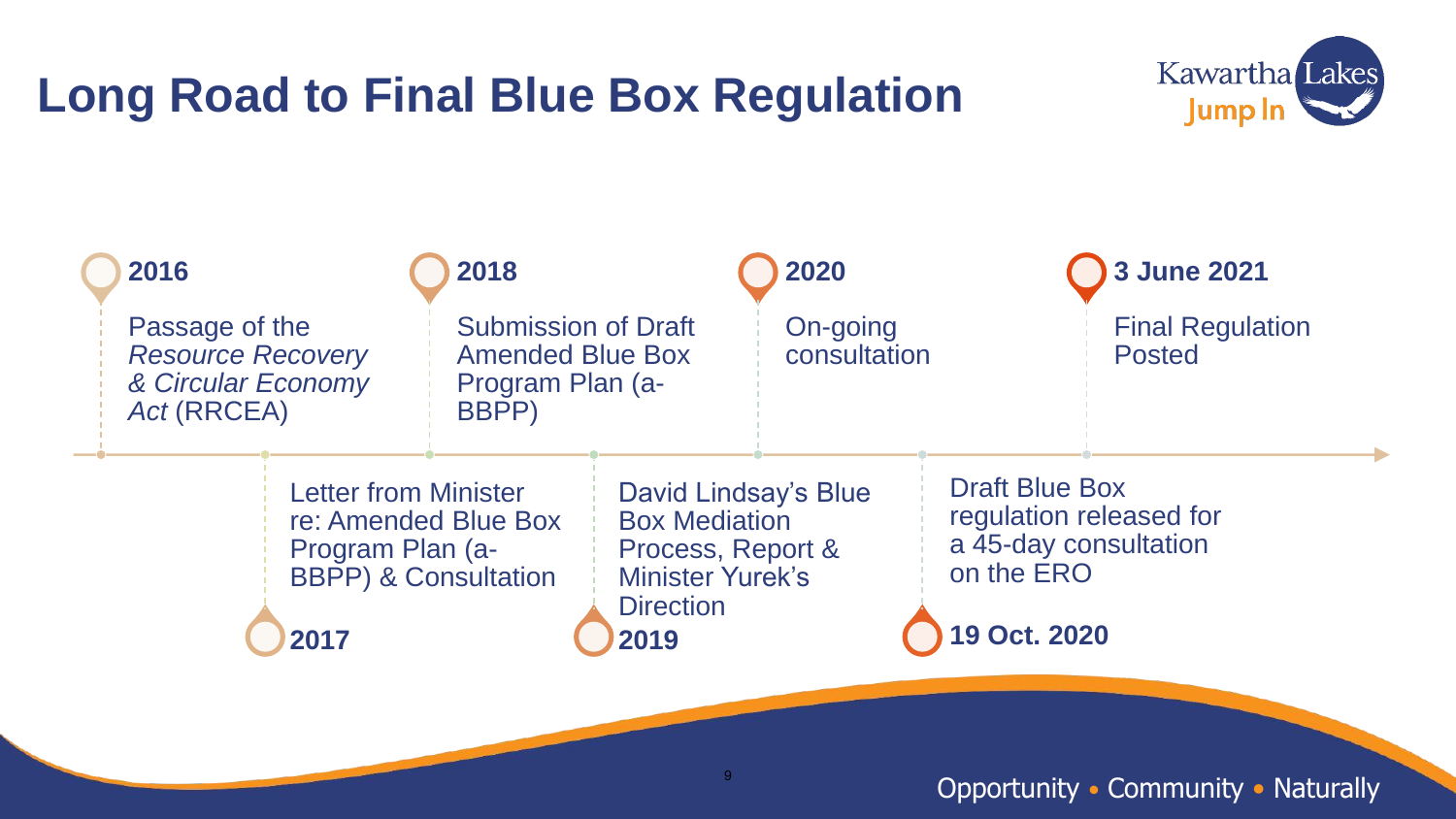## **Long Road Ahead**



| 2021 |                                                                                                                 |  | July 1, 2023 - December<br>2025                                                                          |                                                                                    | $2030 -$                         |  |
|------|-----------------------------------------------------------------------------------------------------------------|--|----------------------------------------------------------------------------------------------------------|------------------------------------------------------------------------------------|----------------------------------|--|
|      | Registration for eligible<br>communities, producers, PROs                                                       |  | <b>Transition of eligible</b><br>communities.<br>Targets based on best efforts.<br><b>CKL April 2024</b> |                                                                                    | <b>New Targets</b>               |  |
|      | <b>Submission of Proposed Rules</b><br><b>Creation of Allocation Table</b><br><b>Registration of Processors</b> |  |                                                                                                          | public spaces etc.)<br><b>Standardized Materials</b><br><b>Established Targets</b> | New Eligible Sources (multi-res, |  |
|      | 2022                                                                                                            |  |                                                                                                          | $2026 - 2029$                                                                      |                                  |  |

Opportunity • Community • Naturally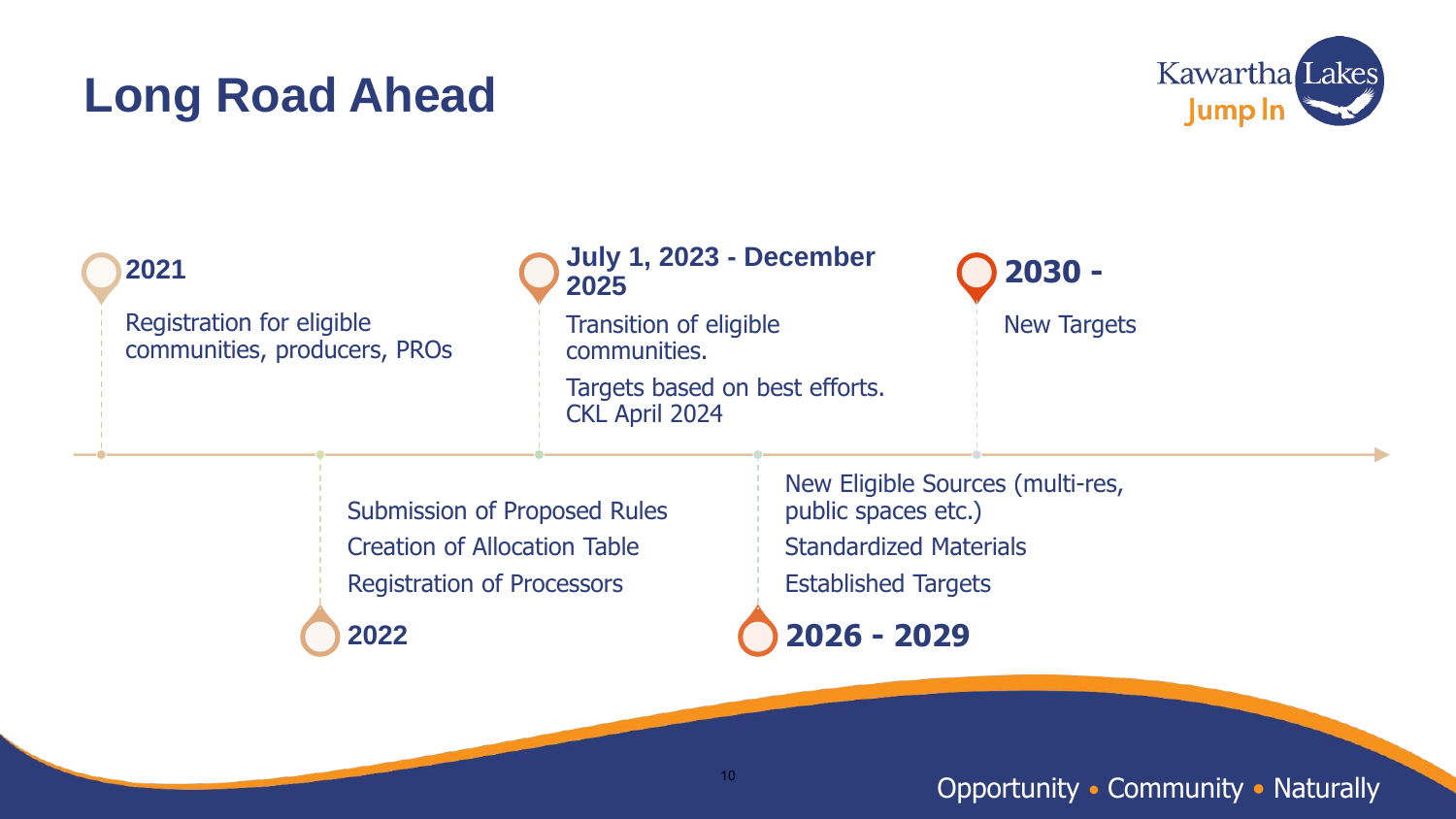



- establishment of a province-wide common collection system that transitions all current municipal programs and expands servicing to:
	- o all communities regardless of size (except Far North)
	- o all residential dwelling types
	- o all schools
	- o all publicly run retirement homes and long-term care facilities, and
	- o more public spaces.
- an enhanced and standardized list of materials that will need to be collected and recycled
- high, progressive, and enforceable targets
- certainty for planning to ensure a seamless transition.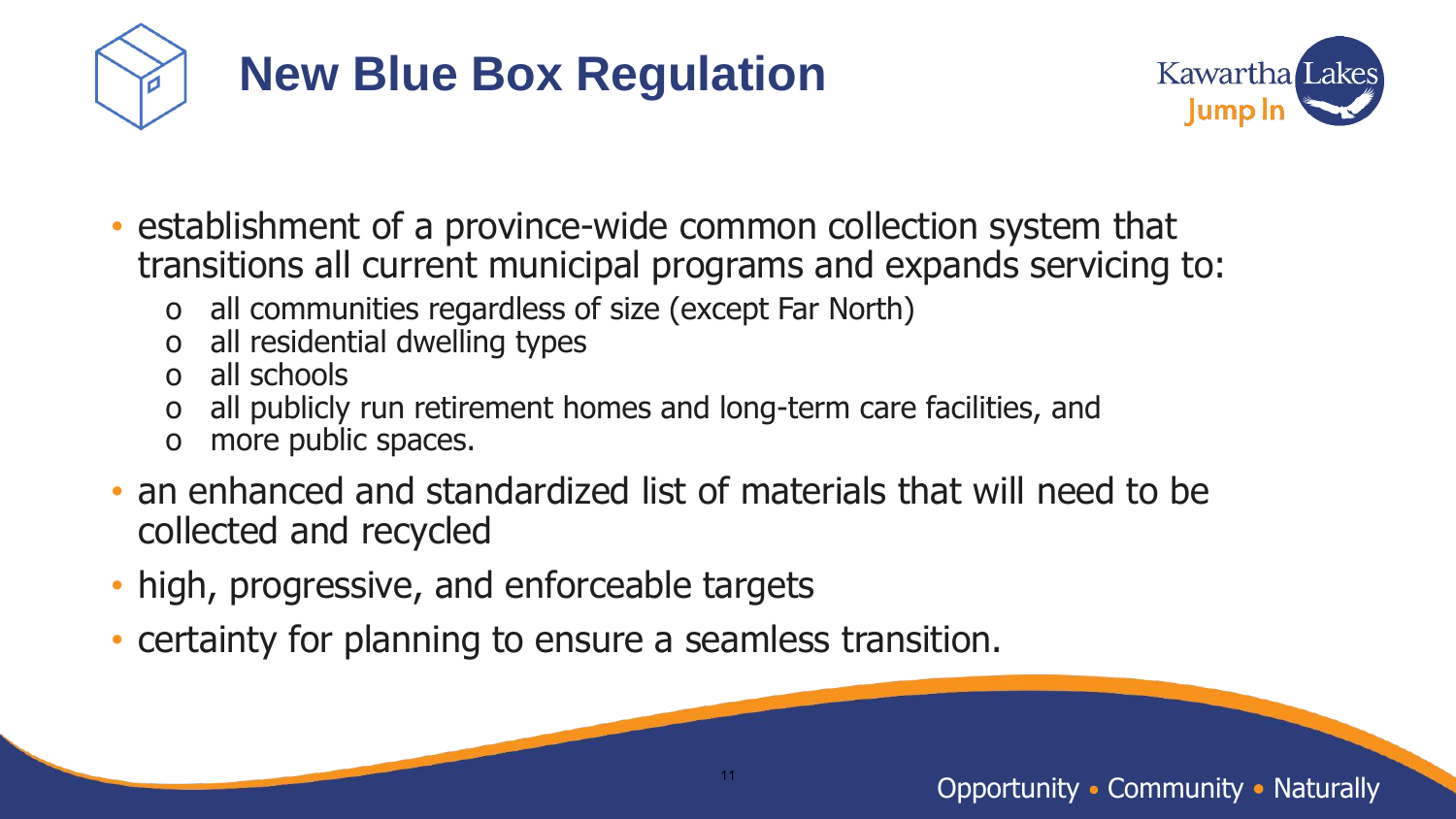

- Producer Responsibility Organizations (PROs) will provide services to producers to enable them to meet their obligations (i.e. common collection system, processing, data reporting etc.)
- Three PROs have emerged:

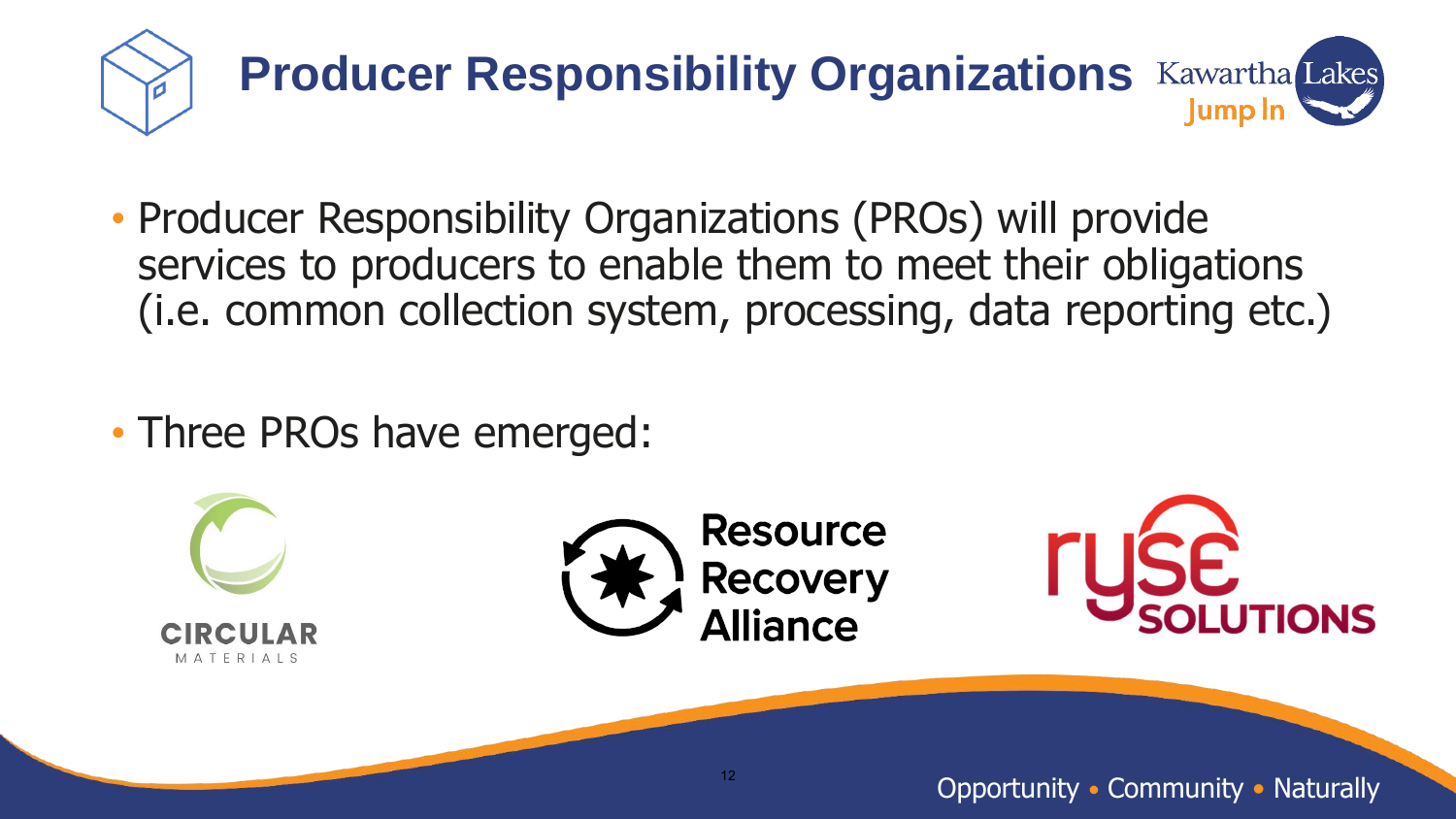



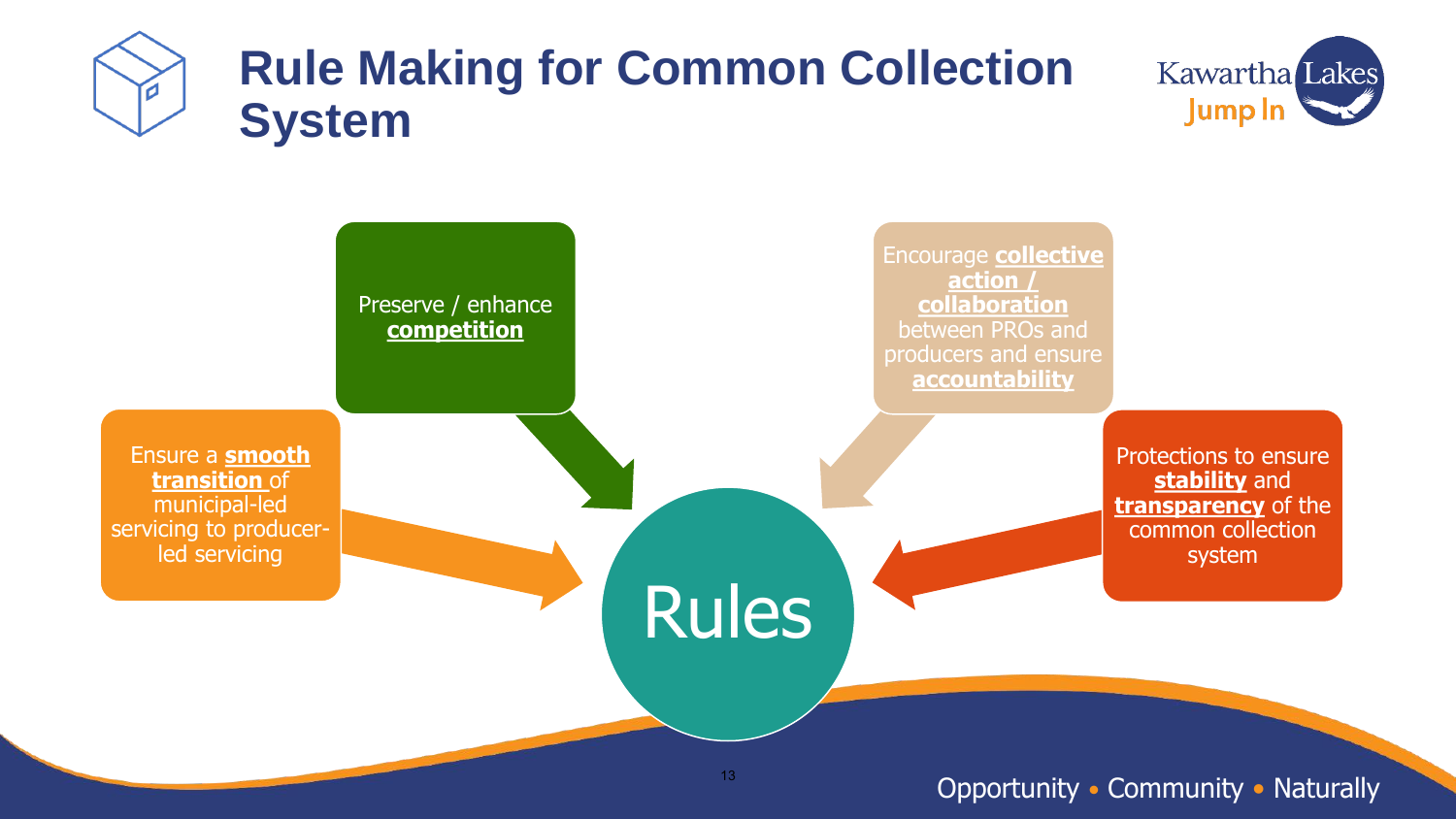

# **Rule Making Progress**



- Rules due to MECP by July 1, 2022
- PROs not in agreeance on rule making process
- All PROs have sent a letter to Minister of Environment seeking amendments to regulation
- Minister reviewing letters, has indicated even if amendment to regulation occurs timeline will stay on track
- Once rules are created PROs will likely start approaching and engaging municipalities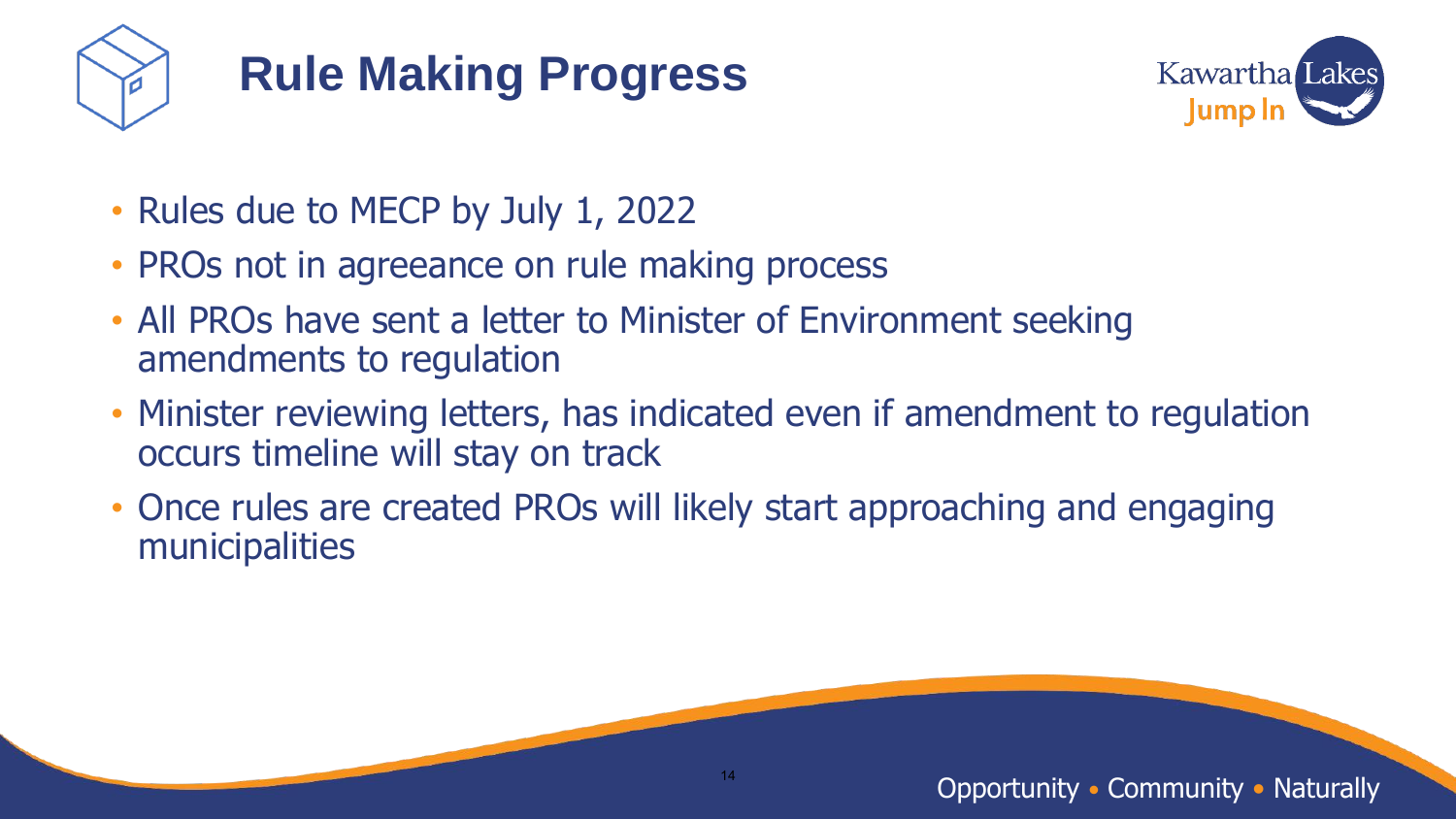# **Steps for Kawartha Lakes**

8



- Continue to stay informed on progress through webinars and working groups
- Required to submit report with maps/eligible sources in our community to RPRA (MECP) by August
- Bring information to council to make decisions when appropriate (BIAs, contract negotiations etc.)

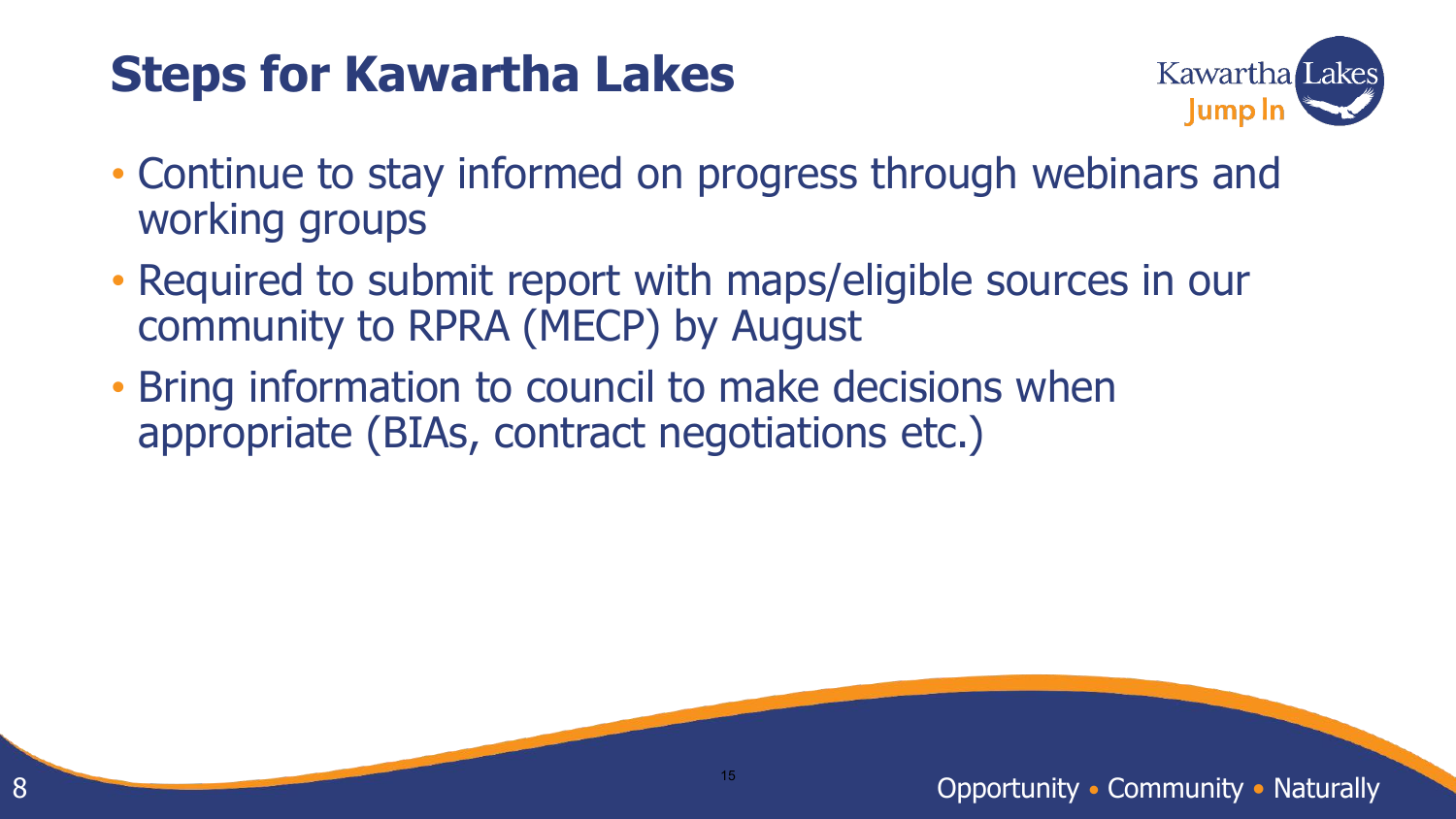

### **Memo**

A message from Kerri Snoddy, Regulatory Compliance Officer

**Date:** April 2022

**To:** Waste Management Advisory Committee

**From:** David Kerr, Manager Environmental Services

### **Re: 2022 Diversion Program Update**

### **Bulky Plastics**

- Over 6 tonnes recycled
- Pilot at Lindsay Ops Landfill and Round Up Days for 2 years will continue
- Working on additional advertising

### **Construction and Demolition**

- Approximately 250 tonnes recycled
- On track for another 1000 tonnes in 2022

### **Mattresses**

- All mattresses now being recycled
- Online tag system very popular
- Over 1000 mattresses recycled
- Progress underway to add an additional trailer at Lindsay Ops

### **Batteries**

- Curbside collection in March was most successful ever with 16 drums collected
- Kawartha Lakes received a Leader in Sustainability Reward from Call2Recycle (battery PRO) for 2021 recognizing our recycling efforts

### **Textiles**

- Approximately 6 tonnes collected
- Curbside collection coming June 20-23 and Oct 3-6
- Textiles also collected at Round up Days

### **Boat and Bale Wrap**

- Recycler found in Lindsay, will advertise to Marinas
- Will continue to advertise bale wrap options to farmers

### **Leaf and Yard Waste**

Curbside Collections in June and November